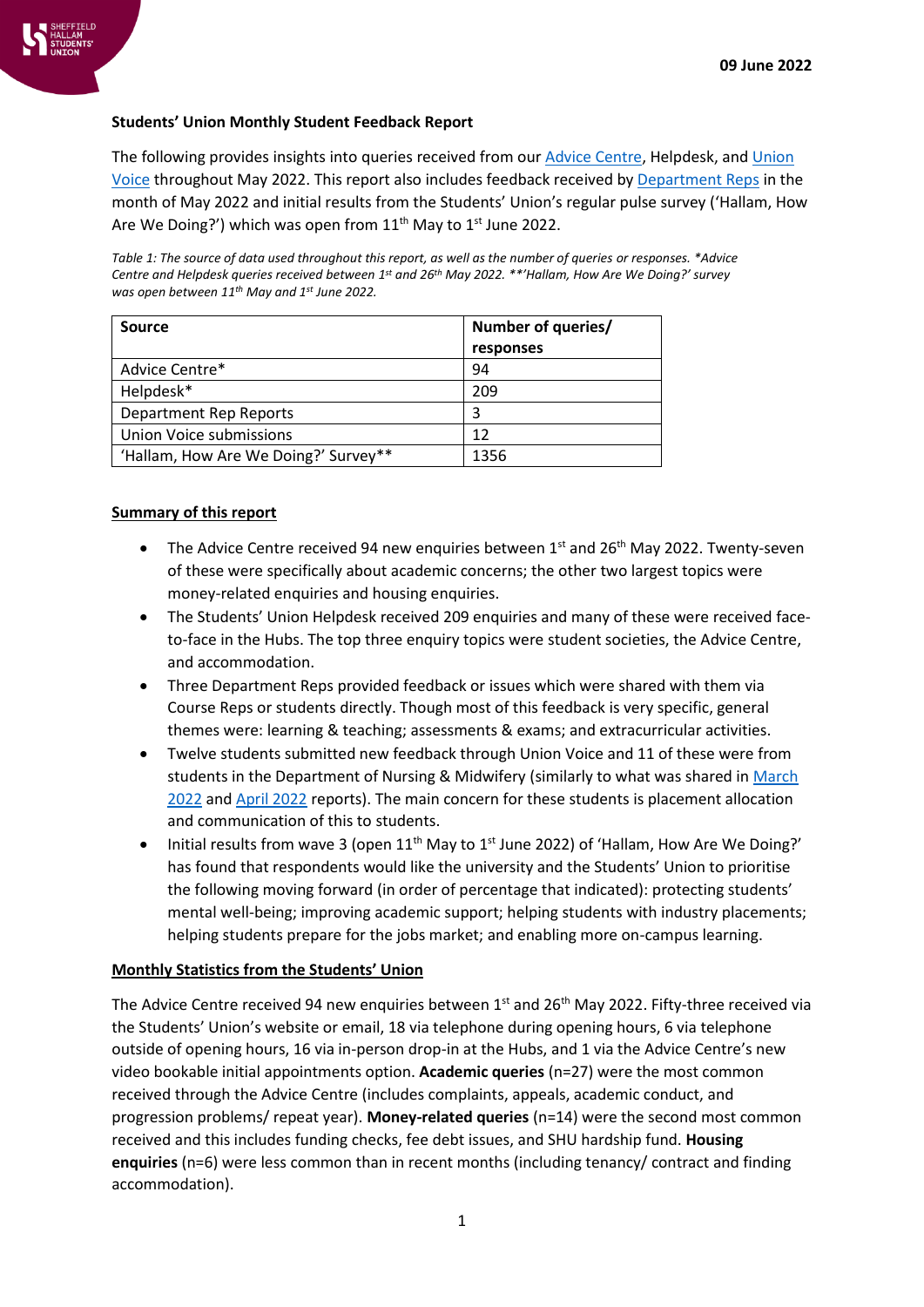

The Helpdesk received 209 enquiries between 1st and 26<sup>th</sup> May 2022. Eighty-seven received via faceto-face in the Hubs, 44 via email, 38 via live chat function on the Students' Union's website, and 37 via telephone. The most common query was about **societies** (n=37) such as the societies ball, societies elections, or getting in contact with specific societies. The second most common query was about **accommodation** (n=17); these students sought information about finding accommodation, issues with landlords, accessing council tax letters, getting out of tenancy, and accessing deposits. Where appropriate, students were signposted to the Advice Centre. An additional 22 students were also signposted to the **Advice Centre** for other queries. Other common themes based on Helpdesk statistics were merchandise queries (n=16), course/ assessment queries (n=14), the shuttle bus (n=12), representation queries (n=9), student finance (n=5), and volunteering (n=2).

### **Union Voice**

There were 12 new comments received via Union Voice during the month of May 2022. Eleven of these queries were from students in the Department of Nursing & Midwifery; the other query was from a student in the Department of Social Work, Social Care, and Community Services. Similarly, as previous reports (please se[e March 2022](https://www.hallamstudentsunion.com/pageassets/representation/research/SHSU-Monthly-Student-Feedback-Report-March-2022(1).pdf) and [April 2022\)](https://www.hallamstudentsunion.com/pageassets/representation/research/SHSU-Monthly-Student-Feedback-Report-April-2022(2).pdf), comments from students in Nursing & Midwifery were about their placements.

- 7 comments mentioned **making up their placement hours** and the **timetable of their placements** generally.
- 6 comments mentioned **poor communication** from the placement team at SHU.
- 4 comments mentioned **uncertainty about progression on their course.**
- 4 comments mentioned the **stress and anxiety** they are facing due to placement allocation.
- 1 comment mentioned **value for money** for their nursing course.
- 1 comment mentioned **course deadlines** alongside completing their placement hours.

# As one student commented:

*"I have been really stressed recently because of the placement shortages on my course. We have been made aware last minute that a large number of us, including myself will not be getting our second placements, therefore I am now worried that I will not be able to catch up with the amount of hours required by the NMC. Throughout this I did not feel supported, and there has been minimum communication about the matter and how it is planned to be resolved. I still don't know whether there is a possibility that I will be getting another placement this year or not, therefore I am just left waiting for something that might not even happen."*

In total, **121 students across the Department of Nursing & Midwifery** have provided detailed accounts of their negative experiences regarding placement allocation since March 2022. As mentioned above, you can read previous comment themes in [March 2022](https://www.hallamstudentsunion.com/pageassets/representation/research/SHSU-Monthly-Student-Feedback-Report-March-2022(1).pdf) and [April 2022](https://www.hallamstudentsunion.com/pageassets/representation/research/SHSU-Monthly-Student-Feedback-Report-April-2022(2).pdf) reports.

### **'Hallam, How Are We Doing?' Survey**

The third and final wave for the 2021/22 academic year 'Hallam, How Are We Doing?' survey was open from  $11<sup>th</sup>$  May to  $1<sup>st</sup>$  June 2022 and received 1356 responses. Whilst the data is currently being analysed, below are some initial headlines from student comments and priority areas.

# *Priorities*

Of the 1356 respondents, 1142 answered additional, optional questions. Below were the top five aspects of the student experience that respondents would like the Students' Union and the university to prioritise moving forward: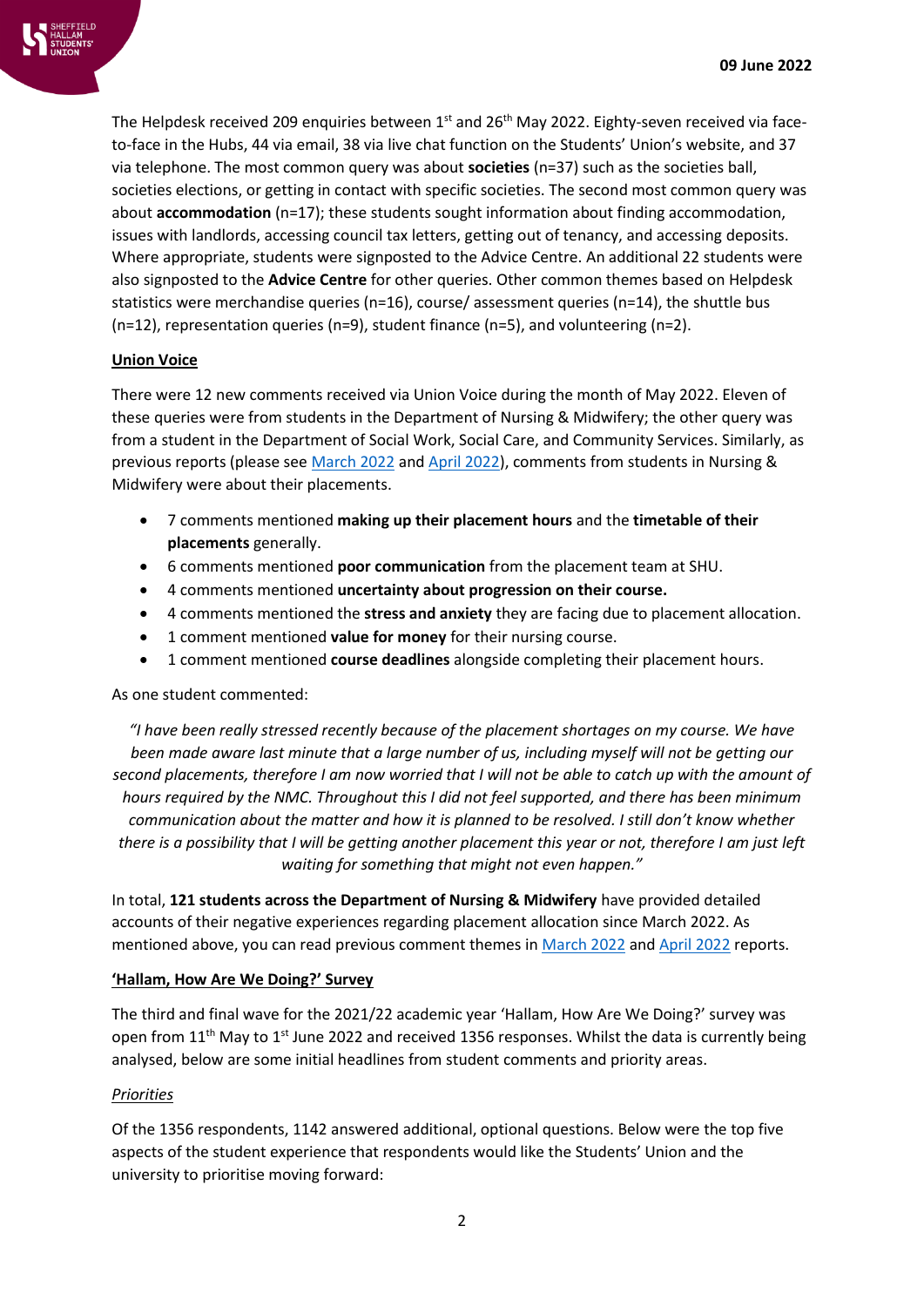

- **41 percent** would like the Students' Union and the university to **protect students' mental well-being**.
- **35 percent** would like the Students' Union and the university to **improve academic support**.
- **28 percent** would like the Students' Union and the university to **help students with industry placements.**
- **28 percent** would like the Students' Union and the university to **help students prepare for the jobs market.**
- **26 percent** would like the Students' Union and the university to **enable more on-campus learning.**

# *Well-being and support*

Respondents were also asked to describe their well-being overall and share how well they feel the university is supporting them. The below tables compare survey periods of the 'Hallam, How Are We Doing?' survey:

- Wave 1 (November 2021)
- Wave 2 (March 2022)
- Wave 3 (May 2022)

As [Table 2](#page-2-0) indicates, there have been marginal shifts between wave 2 and wave 3 survey periods with regards to overall well-being; there was a four percent decrease in 'very good' and a 4 percent increase in 'good'. Consistently, only 3 percent of respondents in all waves indicated their overall wellbeing was 'very poor.'

| How would you describe your overall wellbeing? |            |      |     |       |           |
|------------------------------------------------|------------|------|-----|-------|-----------|
|                                                | Very good  | Good | Ok  | Poor  | Very poor |
| Wave 1 (n=2872)                                | <b>20%</b> | 38%  | 29% | 11%   | 3%        |
| Wave 2 (n=1191)                                | 27%        | 35%  | 25% | 11%   | 3%        |
| Wave 3 (n=1142)                                | 23%        | 39%  | 26% | 9%    | 3%        |
| Variance (wave 2 to wave 3)                    | $-4\%$     | 4%   | 2%  | $-1%$ | 0%        |

<span id="page-2-0"></span>*Table 2: Respondent overall well-being, by survey period.*

Furthermore[, Table 3](#page-2-1) displays the extent to which respondents felt that the university is supporting them. Comparing wave 2 and wave 3, there are decreases in the positive percentages ('very well' and 'quite well') and increases in the negative percentages ('not very well' and 'not well at all').

<span id="page-2-1"></span>*Table 3: Feeling the university supports, by survey period.*

| How well do you feel the University is supporting you? |           |       |                            |                 |
|--------------------------------------------------------|-----------|-------|----------------------------|-----------------|
|                                                        | Very well |       | Quite well   Not very well | Not well at all |
| Wave 1 (n=2872)                                        | 25%       | 53%   | 17%                        | 5%              |
| Wave 2 (n=1191)                                        | 30%       | 51%   | 15%                        | 4%              |
| Wave 3 (n=1142)                                        | 25%       | 48%   | 20%                        | 7%              |
| Variance (wave 2 to wave 3)                            | -6%       | $-3%$ | 6%                         | 3%              |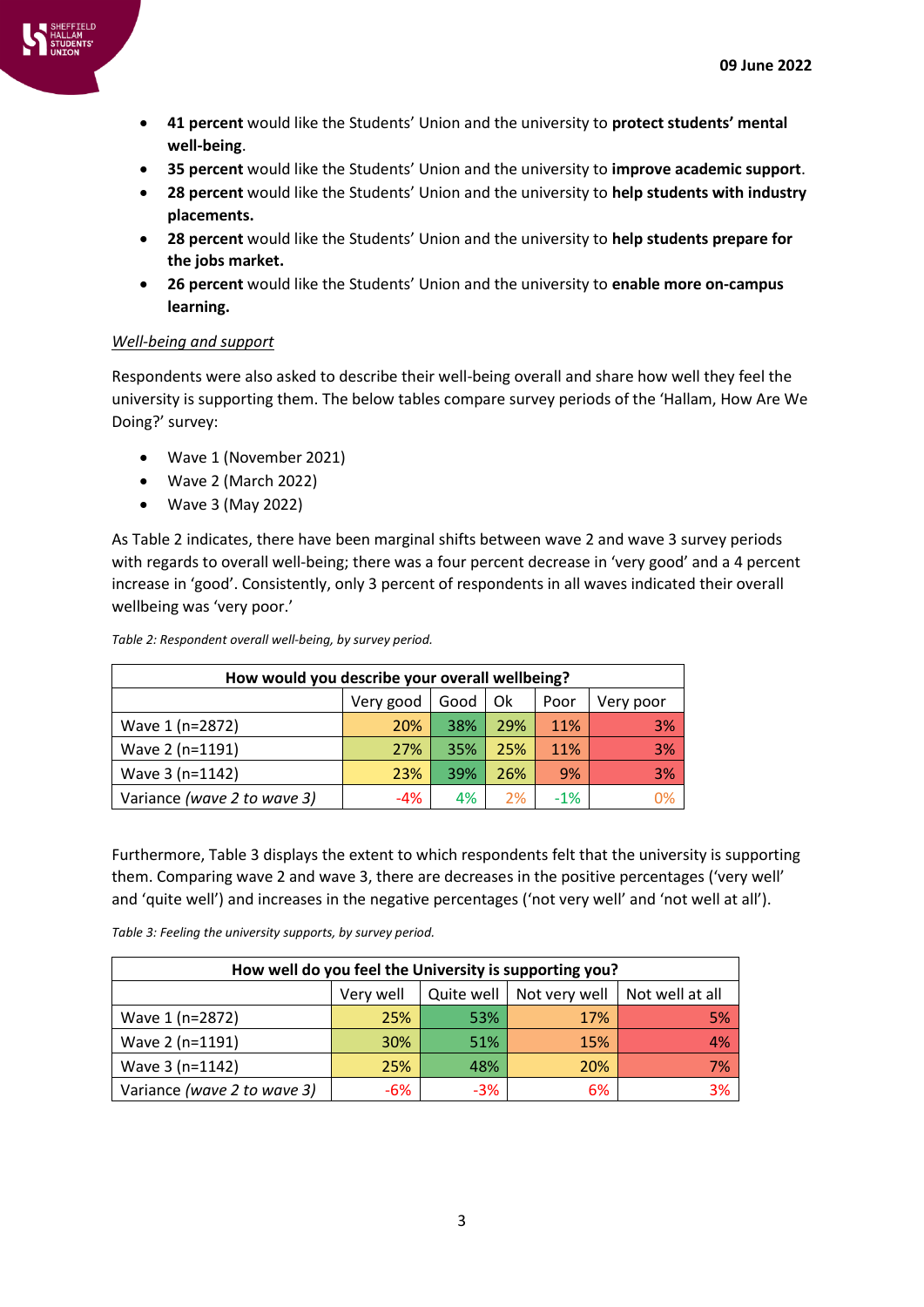

Only 92 of 1356 students provided final comments within the survey. Of the comments, the following themes emerged regarding the university.

- 23 comments were about teaching and learning
	- o 12 comments were from students that want **more face-to-face learning** *(this was also mentioned as a priority area for the university and the Students' Union by 26 percent of respondents, see above).*
	- o 4 comments were about **assessments**, with students commenting on a lack of communication around assessments, the duration of exams, and confusion with marks.
	- o 2 comments were about **tuition fees** and students feeling that their course was not what they expected.
	- o 2 comments were about a **lack of academic support** from lecturers.
	- o 1 comment was about **difficulty using Blackboard**.
- 10 comments were about **placements**. All comments were about placement allocation and communication of placements.
- 5 comments were about **timetables**. Three of these comments were about timetables being too spread out, 1 comment mentioned wanting summer modules to complete course quicker, and 1 comment was about timetable communication further in advance.
- Other themes specifically for the university were: communication from university too slow (n=3); financial support for students from low-income backgrounds (n=3); and 1 comment from a student that wants to ensure university staff take part in diversity and inclusion training.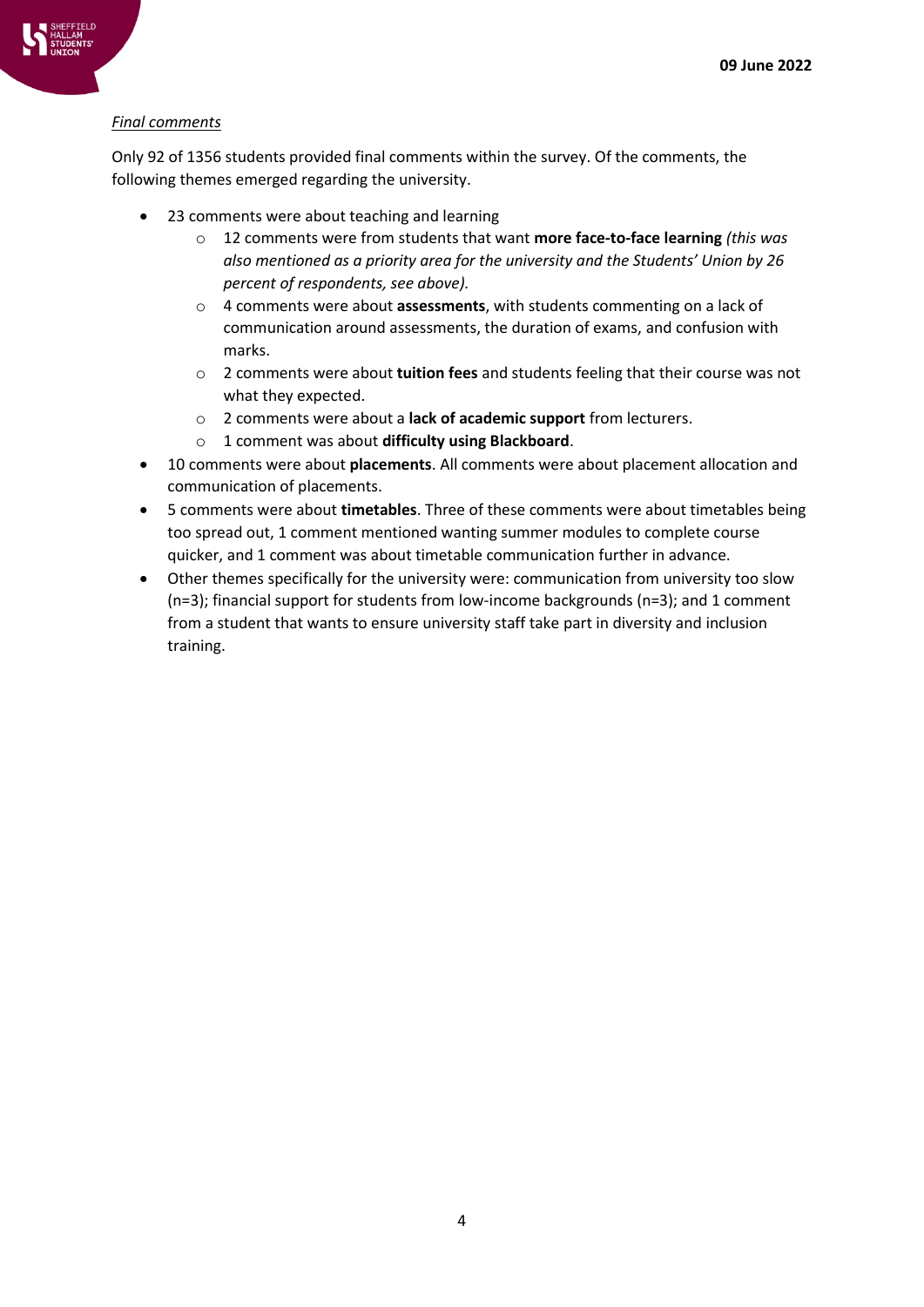

#### **Department Rep Feedback**

Seven of the 17 Department Reps completed their monthly report for the month of May, though only 3 Department Reps had issues or feedback. Others, whilst they might have completed the report, had no feedback from students or Course Reps during the month of May. This was from the following Departments:

- **College of BTE**: Computing
- **College of HWLS**: Biosciences & Chemistry
- **College of SSA**: Humanities

*Please note for issues in green text, the Department Rep specifically mentioned that this was an issue that is currently being worked through with staff support.*

| <b>Theme</b>        | <b>Comment</b>                                                                                                                                                                                                                                                                                                        | <b>Department</b>                  |  |
|---------------------|-----------------------------------------------------------------------------------------------------------------------------------------------------------------------------------------------------------------------------------------------------------------------------------------------------------------------|------------------------------------|--|
| Learning & teaching | Level 5 Biosciences & Chemistry Course Reps shared that this academic year was an<br>improvement on previous year overall.                                                                                                                                                                                            | <b>Biosciences &amp; Chemistry</b> |  |
|                     | Level 4 and 5 Course Reps in Biosciences & Chemistry stated that they do not use academic<br>facilities much due to not being present in Sheffield because of exam time / big cohort of<br>students commuting throughout the year. City campus is normally empty and not a lot of<br>people use the library services. |                                    |  |
| Assessments & exams | Course Reps in Biosciences & Chemistry (undergrad and postgrad) shared students wanted<br>longer time for exams (5+). Additionally, they asked as to why the exams where so cramped in<br>the beginning of May, when the rest of the May is free.                                                                     | Biosciences & Chemistry            |  |
|                     | Level 5 Chemistry students shared they would like more time to complete their organic<br>chemistry exam (as it was 300 marks, compared to 100 marks from other exams). The reasons<br>for this were shared with these students.                                                                                       |                                    |  |
|                     | Delay in dissertation marking for the Cyber Security course.                                                                                                                                                                                                                                                          | Computing                          |  |
|                     | Assessment stress and support was an issue for Level 5 Humanities students. This is currently<br>being worked on by the Humanities Department Rep.                                                                                                                                                                    | <b>Humanities</b>                  |  |